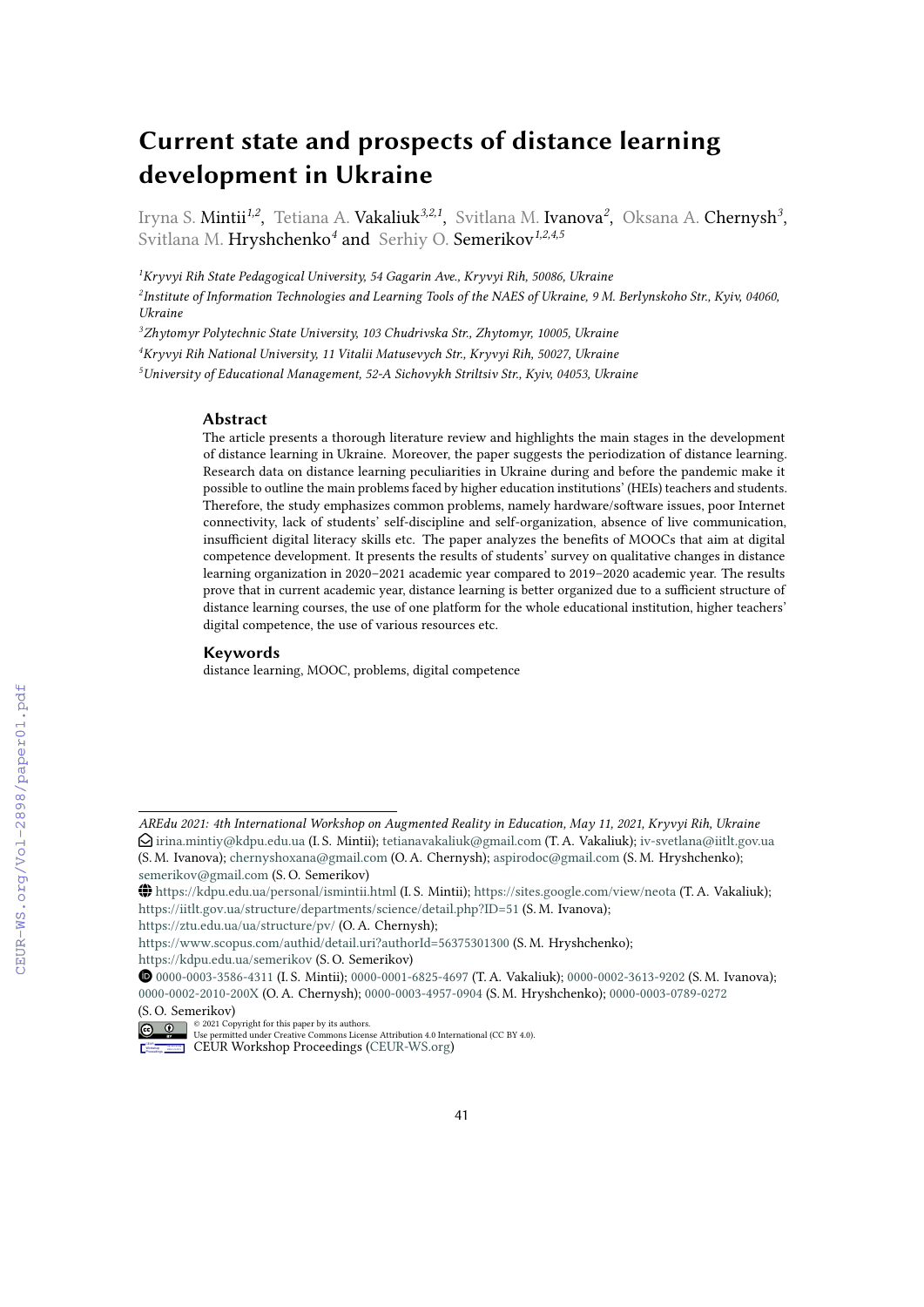### **1. Introduction**

One of the major goals of sustainable development is to "ensure quality education and promote opportunities for all to learn throughout life" [\[1\]](#page-12-0). Taking into consideration the quarantine restrictions and the epidemiological situation, this goal is now possible only with the use of distance learning information technologies.

In March 2020, all educational institutions jointly implemented distance learning (distance learning). Initially, distance learning organization was quite disorganized. However, secondary education institutions quickly agreed on the platform for the whole institution, whereas in HEIs, even despite the availability of the platform to support distance learning, the choice of what technologies to use was first and foremost granted to teachers. Therefore, the variety of platforms used led to students' frustration and negatively contributed to quality distance learning. Moreover, it also provoked teachers' disorientation in distance learning organization and led to both technological as well as psychological problems. Consequently, solving these problems requires comprehensive distance learning study.

# **2. Theoretical background**

Scopus database review for the query (KEY (e-learning) OR KEY (distance AND learning) OR KEY (blended AND learning)) (figure [1\)](#page-2-0) shows a steady increase in the interest of distance learning among outstanding foreign and Ukrainian scholars (figure [2\)](#page-2-1). Thus, Lviv Polytechnic National University, Kharkiv National University of Radio Electronics, Kherson State University, Borys Hrinchenko Kyiv University, National Technical University of Ukraine "Igor Sikorsky Kyiv Polytechnic Institute", National Academy of Pedagogical Sciences of Ukraine, and Kryvyi Rih State Pedagogical University take the lead in this direction (figure [3\)](#page-3-0).

The spring of 2020 has become decisive for distance learning. Therefore, the results of distance learning study after this period deserves special attention. Thus, in [\[2\]](#page-12-1) distance learning is viewed as a three-dimensional learning model based on the principles of acquiring knowledge "anywhere", "anytime" and "at any speed". Moreover, the study presents the results of students' survey on distance learning peculiarities which was conducted by the Department of Foreign Languages at the Prydniprovska State Academy of Civil Engineering and Architecture (PSACEA) and at Alfred Nobel University (Dnipro) in March-May, 2020. A similar issue is analyzed in [\[3\]](#page-12-2). Thus the research suggests the results of teachers and students' survey on the peculiarities of distance learning organization performed at Ternopil Volodymyr Hnatiuk National Pedagogical University and Dragomanov National Pedagogical University. Some studies propose [\[4\]](#page-12-3) the analysis of distance learning problems. It is interesting to compare these results with teachers' survey, which was conducted just before the introduction of the quarantine in Kryvyi Rih State Pedagogical University [\[5,](#page-12-4) [6\]](#page-12-5). The researchers have also addressed the problems of design and implementation of distance course "Cloud technologies in the educational process in quarantine" [\[7\]](#page-12-6), MOOC advantages, classification, popularity and promotion [\[8\]](#page-12-7) and others.

Some studies are dedicated to the peculiarities of distance learning information technologies use on the basis of Google Classroom [\[9\]](#page-12-8) or Moodle LMS [\[10\]](#page-13-0).

Thus, nowadays, identifying distance learning problems and finding the ways to solve them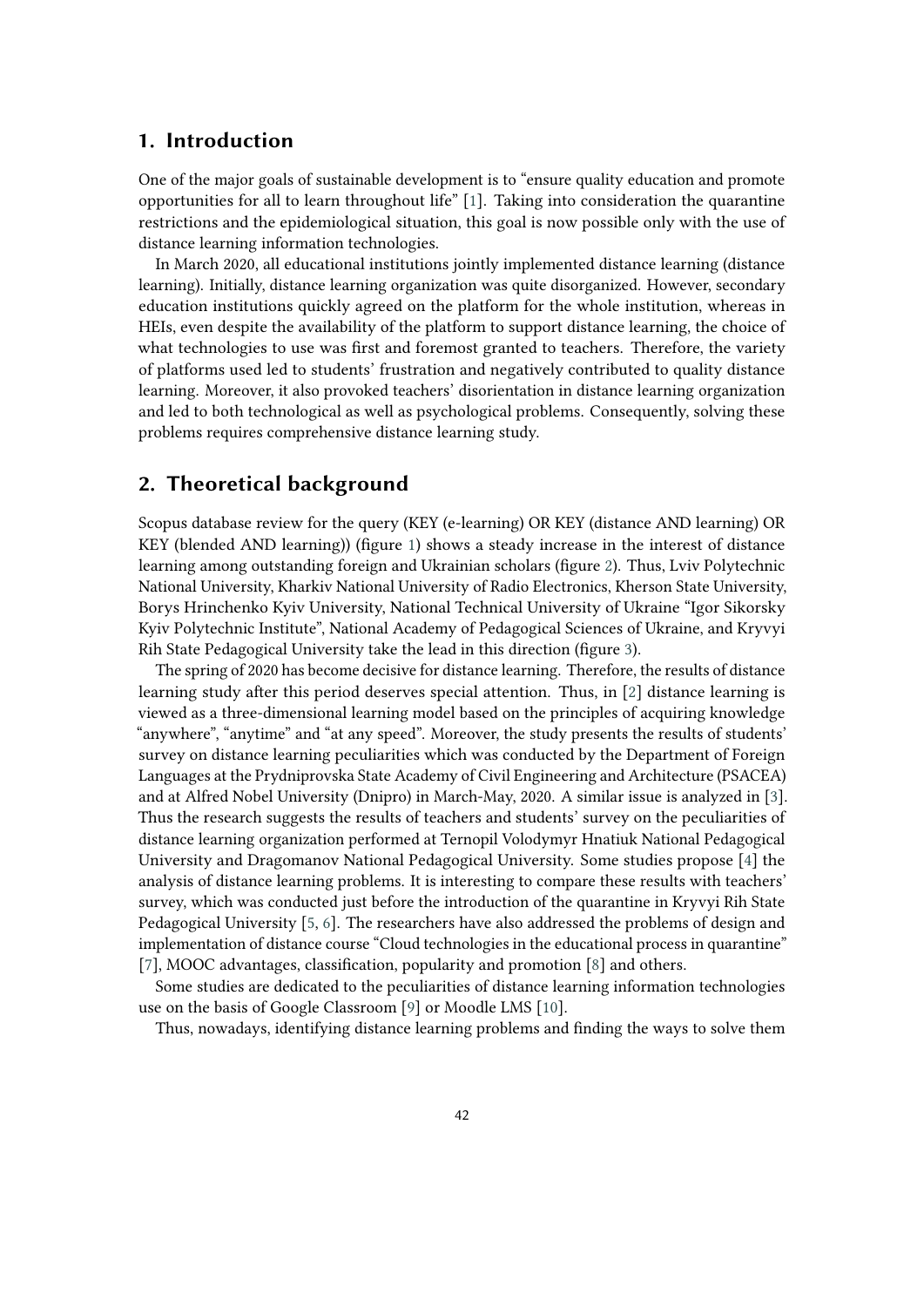

<span id="page-2-0"></span>Figure 1: Number of papers included in Scopus by their publication year.



Documents by year

<span id="page-2-1"></span>**Figure 2:** Number of papers included in Scopus by their publication year, AFFILCOUNTRY (Ukraine).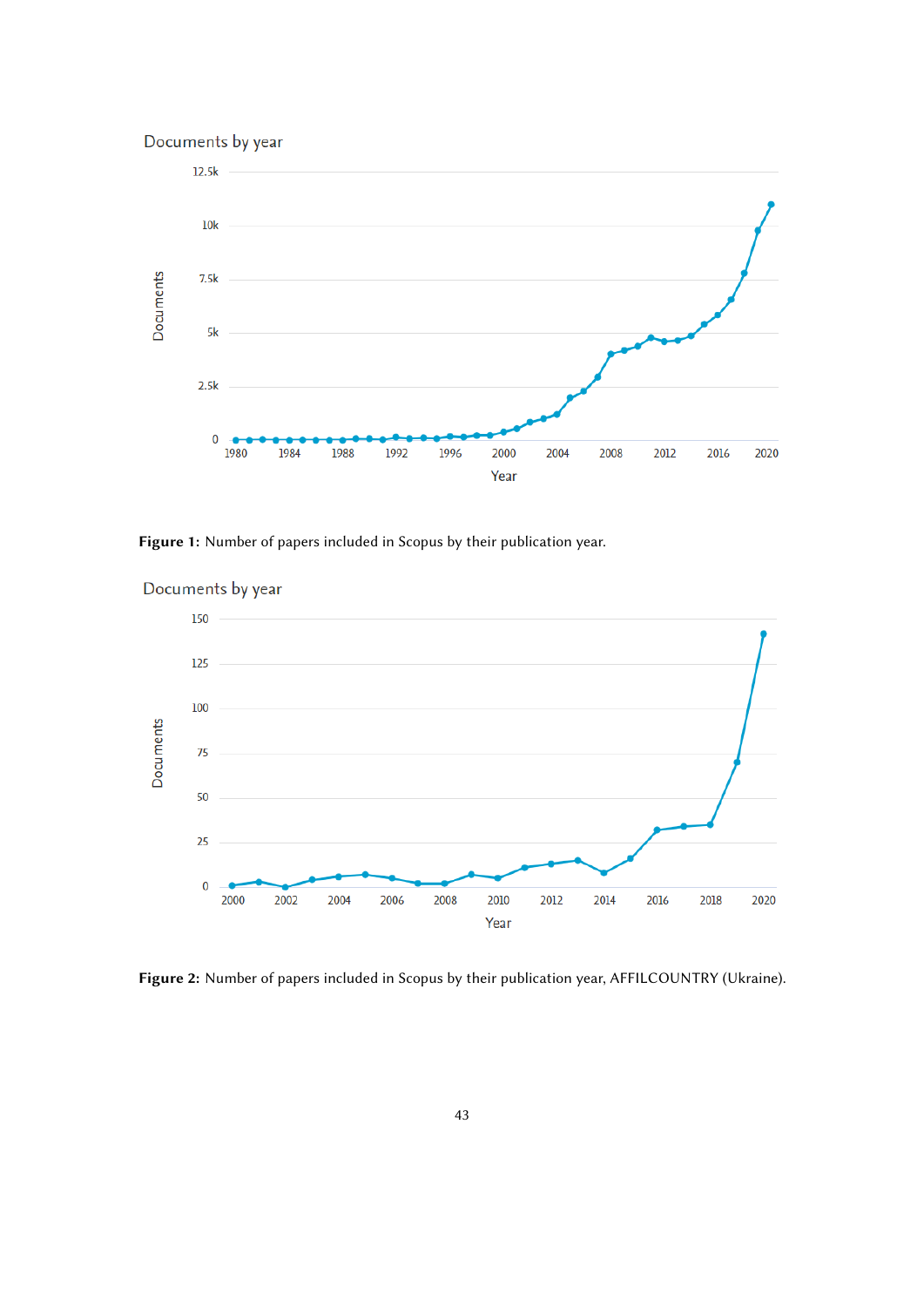#### Documents by affiliation

Compare the document counts for up to 15 affiliations.



<span id="page-3-0"></span>**Figure 3:** Number of papers included in Scopus by their publication year by affiliation.

are among the most widely discussed and investigated issues worldwide.

# **3. Methodology**

The aim of the study is to analyze the current state of distance learning in Ukraine, identify its main problems and specify the ways to solve them. Therefore, the paper presents the analysis of the main stages of distance learning development in Ukraine and determines its periodization. Moreover, it summarizes the main problems associated with the organization of distance learning in HEIs in Ukraine on the basis of current research results [\[2,](#page-12-1) [3,](#page-12-2) [4,](#page-12-3) [5,](#page-12-4) [6\]](#page-12-5).

As one of the problems of distance learning implementation, mentioned by HEIs teachers, is a low level of digital competence, the experience of MOOC courses should be taken into consideration for its further development.

Therefore, the paper considers the history of MOOC courses development in Ukraine and analyzes MOOC courses aimed at digital competence development. In addition, the study presents the results of HEIs students' survey on distance learning peculiarities.

The aim of the survey was to find out whether there were any qualitative changes in distance learning organization in 2020–2021 academic year compared to 2019–2020 academic year. What is more, it was necessary to identify the factors which contributed to quality changes. The survey was conducted at Kryvyi Rih State Pedagogical University among the 2nd-4th year Bachelor degree students and the 1st year Master degree students of the Faculty of Physics and Mathematics.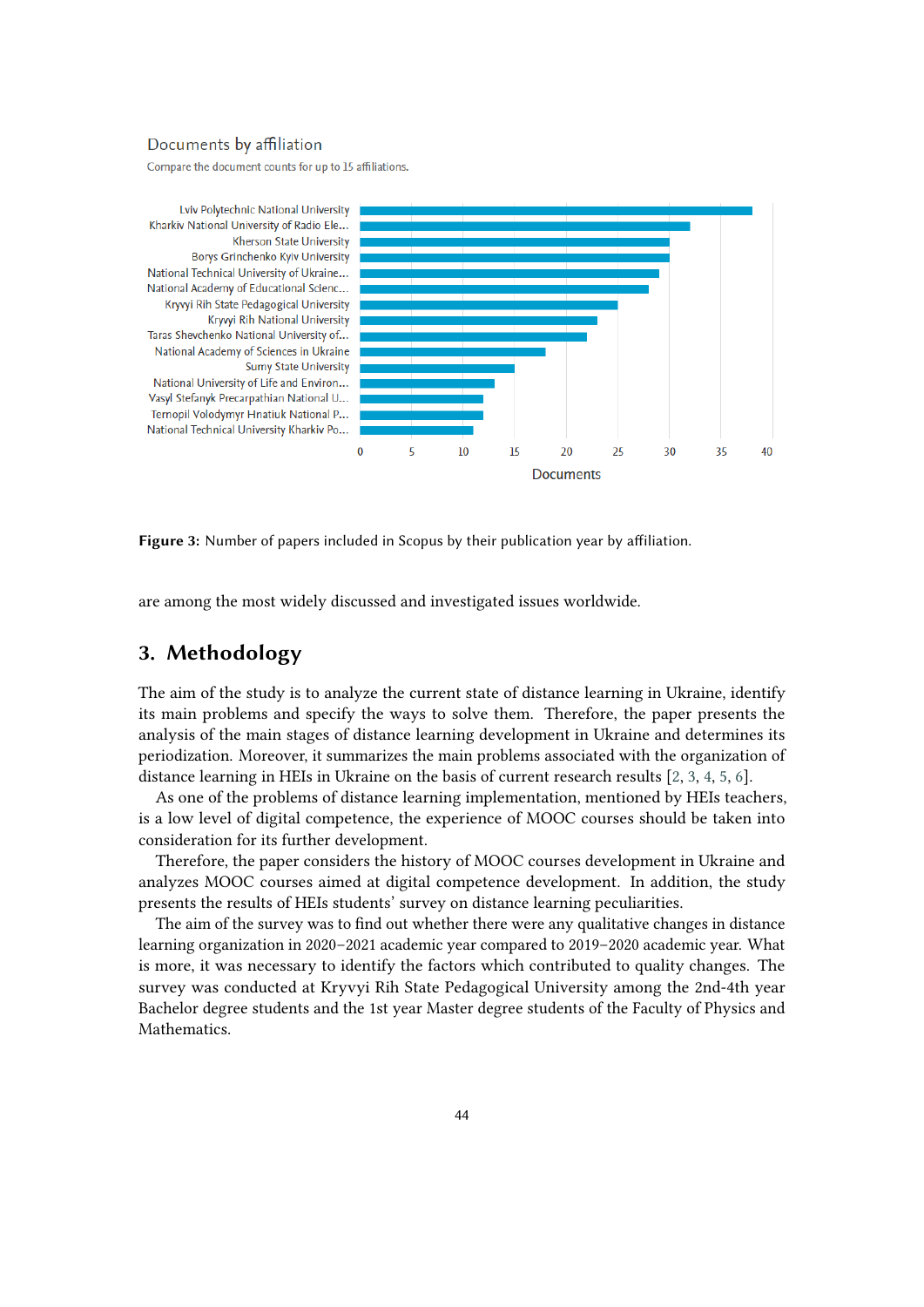# **4. Results**

#### **4.1. History of distance learning in Ukraine**

The history of distance learning in Ukraine could be roughly divided into the following stages:

#### *Stage I: Introduction*

• distance learning introduction at the National Technical University "Kharkiv Polytechnic Institute", Kharkiv National University of Radio Electronics and Lviv Institute of Management (1997) [\[11\]](#page-13-1);

#### *Stage II: Popularization*

- foundation of the Ukrainian Distance Education Center on the basis of the National Technical University of Ukraine "Igor Sikorsky Kyiv Polytechnic Institute" (2000) [\[12\]](#page-13-2);
- approval of the Regulation "Concept of distance education development in Ukraine" (2000) [\[13\]](#page-13-3);
- fostering the introduction and use of distance learning technologies, establishing centers of distance learning systems on the basis of educational institutions of different types (after 2000) in particular;
- approval of the "Regulations on distance learning" (2004) [\[14\]](#page-13-4);
- approval of the new "Regulations on distance learning" (2013) [\[15\]](#page-13-5);

#### *Stage III: Widespread implementation*

- widespread distance learning introduction in educational institutions of all levels due to quarantine restrictions related to COVID-19 (spring 2020);
- approval of the order "On distance learning organisation" (2020) [\[16\]](#page-13-6).

According to the Regulation on distance learning, "the aim of distance learning is to provide educational services through the use of modern ICT in teaching at certain educational or educational and qualification levels in accordance with state educational standards; according to the programs of citizens' preparation for admission to educational institutions, training of foreigners and advanced training of employees" [\[15\]](#page-13-5).

#### **4.2. State of distance learning**

Moodle LMS is a common platform for distance / blended learning due to its wide range of features and simple interface. The modular structure of Moodle LMS allows to easily modify the design. Moreover, it has more than 40 language packs available to localize the system.

The results of Internet resources analysis (of May 2020) prove that the vast majority (86%) of Ukrainian educational institutions provide training in pedagogical specialties using Moodle LMS [\[17\]](#page-13-7).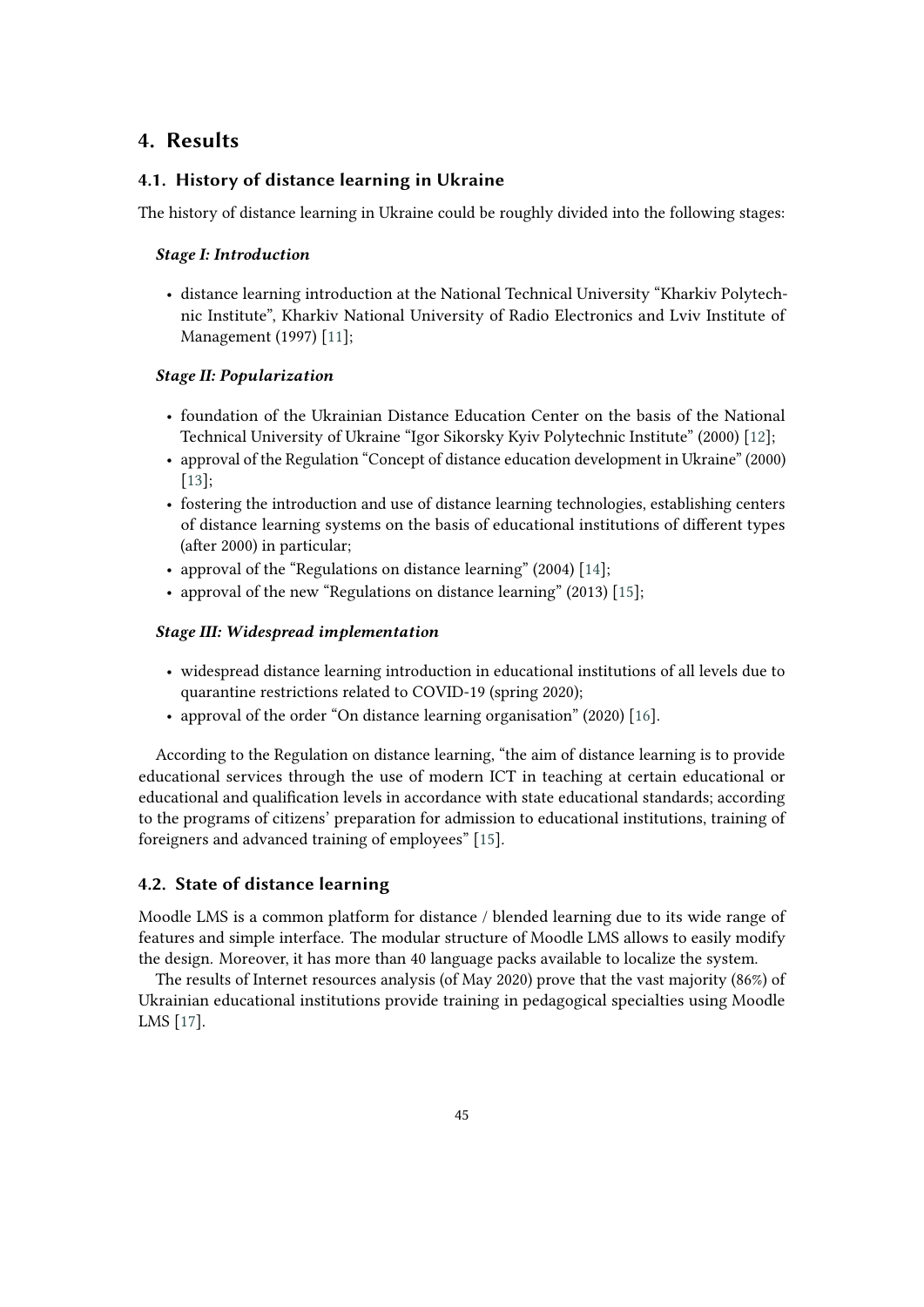# **4.3. The analysis of distance learning problems**

According to the annual report of the National Agency for Quality Assurance in Higher Education [\[18\]](#page-13-8), the level of computer support for higher education is highly rated (4.07 with a 5-point scale, where 4 is rather good, 5 is very good).

Countries engagement in the use of information technology is expressed by the Network Readiness Index (NRI).

Thus, this research model focuses on four categories, such as technology, people, management, influence, and covers a wide range of issues from artificial intelligence and the Internet of Things to the role of digital transformation in achieving sustainable development goals (figure [4\)](#page-5-0).

In 2020, in the context of "The Network Readiness Index 2020" survey [\[19\]](#page-13-9) 134 countries were analyzed on 60 indicators. Ukraine is on the 64 th place with the value of NRI = 49.43 (figure [4\)](#page-5-0). It is among Mexico, Belarus, Azerbaijan, Northern Macedonia, and Georgia. At the same time, Ukraine is among the top 3 countries in terms of NRI with below-average incomes (along with Vietnam and Moldova). The analysis of figure [4](#page-5-0) outlines the weaknesses in the readiness to use information technology.

# **Ukraine**



<span id="page-5-0"></span>**Figure 4:** NRI Ukraine Index.

The study [\[19\]](#page-13-9) emphasizes that "the world is ready for the Internet". However, it raises the question whether the network is ready for that [\[19\]](#page-13-9). Nowadays, when social distancing has become the norm, only 4.5 billion people (59% of the world population) have a network connection. Although these indicators are significant, especially compared to 5–10 years ago, it should be noted that the growth rate of penetration has decreased. Consequently, at such a rate it will take 50 years or more to connect the whole world to the network [\[19\]](#page-13-9). Therefore, the authors of [\[19\]](#page-13-9) see a new architecture for the next stage of development – the digital network Next-Gen Digital Network. It will be built in a fundamentally different way, combining four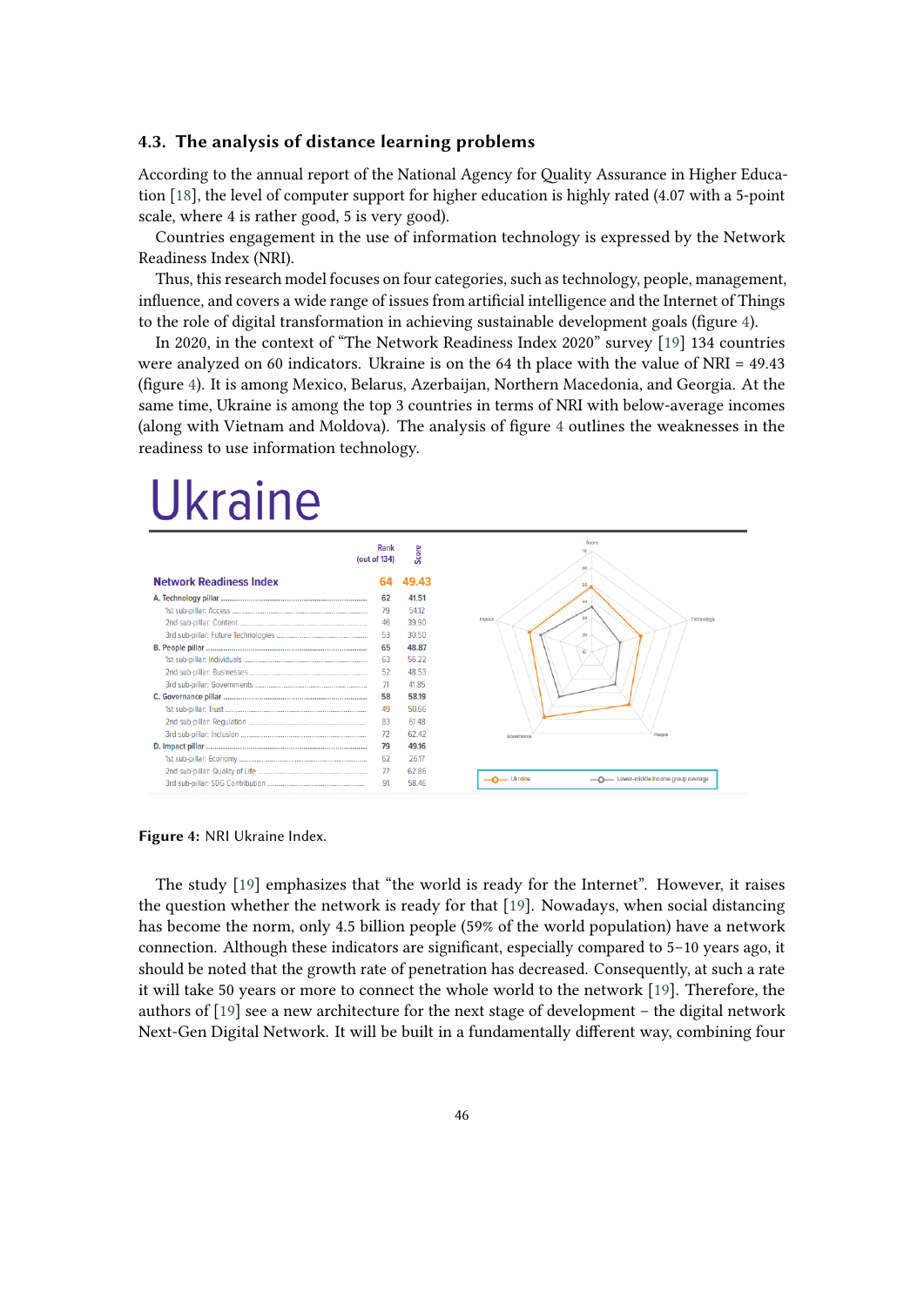specialized technological connections: wired and wireless, software and hardware, connection and computing, and open source.

Bakhmat et al. [\[4\]](#page-12-3) analyzes the results of a survey of HEIs' teachers on distance learning. Particular attention is given to the following questions:

- Did you receive technical support / recommendations for organizing online teaching of your course (from HEI, technical support, etc.)?
- What problems did you face when organizing and conducting online classes?
- What are the benefits of online learning for you?

The results of the survey show that due to significant differences in the curricula of HEIs, the respondents did not receive clear recommendations from the Ministry of Education and Science on the organization of distance learning during the quarantine. On the other hand, secondary education institutions were given better support, namely regular lessons on TV channels, YouTube channel, approval of "The Regulations on the distance form of getting full secondary education", etc.). Therefore, the management of HEIs had almost unlimited freedom. Consequently, it led to sufficient differences in distance learning organization.

The results of the survey show that the majority (60%) of respondents received technical support / recommendations for organizing their online courses. However, the teachers emphasized the following distance learning organization problems (table [1\)](#page-6-0).

#### <span id="page-6-0"></span>**Table 1**

The problems of teachers in distance learning (Kharkiv region, Kyiv, Ternopil and Poltava regions

| Nº | Problem                                  | %  |
|----|------------------------------------------|----|
|    | low quality / lack of network connection | 31 |
|    | technical problems                       | 10 |
| 3  | insufficient student engagement          | 8  |
| 4  | lack of eye interaction                  | 6  |
| 5  | low level of digital competence          | 4  |
| 6  | lack of HEIs'                            | 4  |
|    | significant workload and stress          | 3  |
| 8  | lack of students' motivation             | 3  |

These data correlate with the results of the study [\[17\]](#page-13-7) on Moodle LMS use problems, namely lack of time, low level of digital competence, inadequate hardware and software.

It is important to emphasize the advantages of online learning, such as the efficiency of time use; quick access to classes; flexible schedule; variety of means; mobility, clear assessment; individualization and inclusiveness; possibility to invite experts to online courses etc.

Tokarieva et al. [\[2,](#page-12-1) p. 5] analyzes students' main problems in distance learning (table [2\)](#page-7-0).

The survey results [\[3\]](#page-12-2) help to identify the problems of both HEIs teachers and students in distance learning (table [3\)](#page-7-1).

According to the survey conducted just before the quarantine in March 2020 at the Kryvyi Rih State Pedagogical University [\[5,](#page-12-4) p. 375], [\[6,](#page-12-5) p. 301], among the problems of using distance learning information technology (Moodle LMS in particular) the teachers emphasized technical difficulties, namely: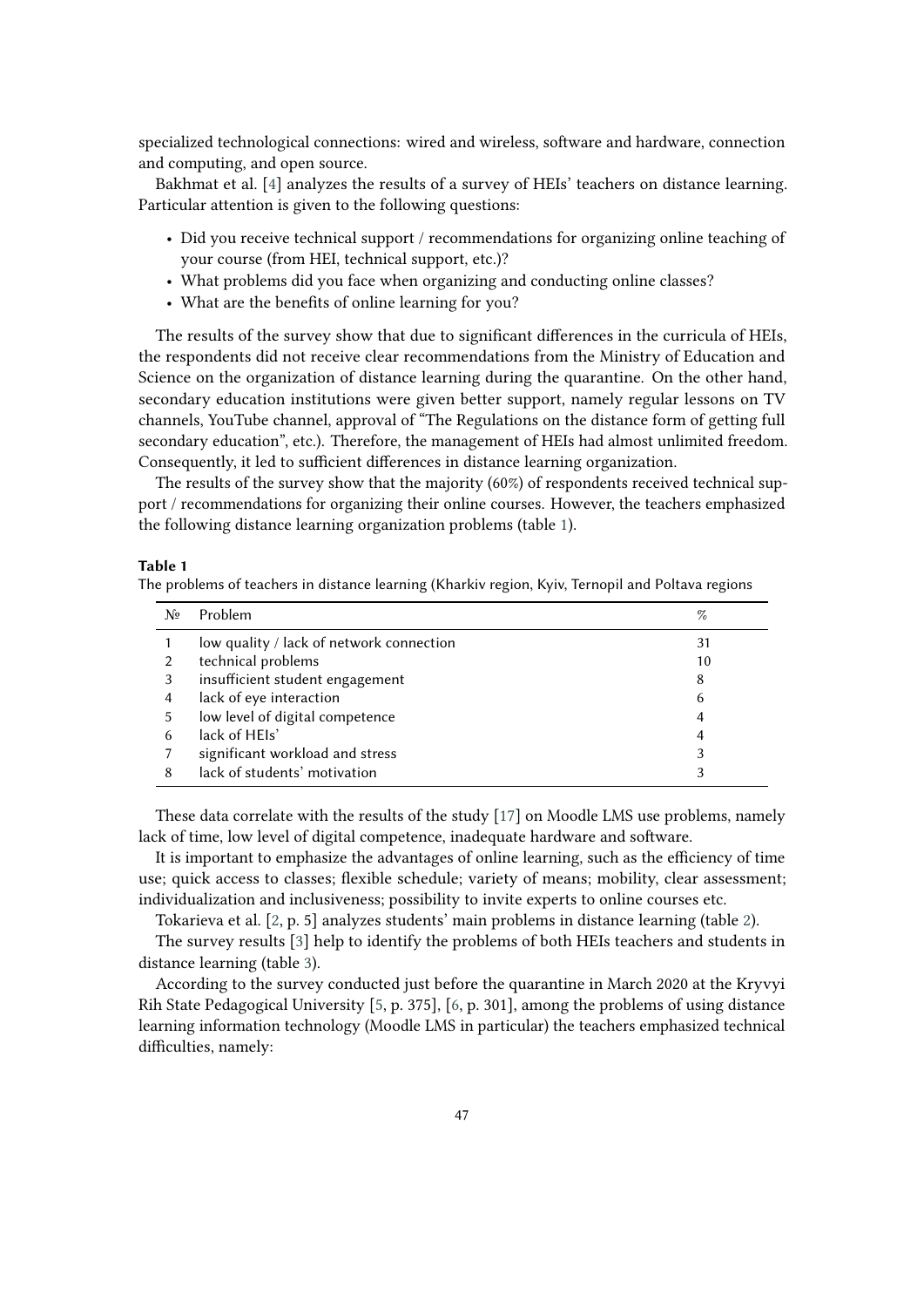#### <span id="page-7-0"></span>**Table 2**

The main problems of students in distance learning (I – Prydniprovska State Academy of Civil Engineering and Architecture, II – Alfred Nobel University

| Nº | Problems                                                         | $\frac{1}{2}$ | II(%) |
|----|------------------------------------------------------------------|---------------|-------|
|    | Problems with self-organisation, high level of distraction       | 35            | 33    |
|    | The excessive number of educational tasks                        | 35            | 31    |
| 3  | Dependence on technical means                                    | 87            | 28    |
| 4  | Poor quality of home Internet                                    | 61            | 28    |
| 5  | Restrictions on obtaining practical skills                       | 22            | 27    |
| 6  | Lack of opportunity to communicate freely with the teacher       | 0             | 23    |
|    | Lack of control over the level of knowledge                      | 13            | 18    |
| 8  | Insufficient duration of classes (time limit)                    | $\Omega$      | 15    |
| 9  | The quality of the material taught                               | 17            | 12    |
| 10 | Insufficient theoretical materials to perform tests and/or tasks | 30            | 10    |
| 11 | Lack of opportunity to communicate with other students           | 57            | 10    |
| 12 | The need to learn how to work online                             | 13            | 5     |

#### <span id="page-7-1"></span>**Table 3**

The main problems of both teachers and students in distance learning

| No | <b>Students</b>              | %  | Academic staff                      | $\%$ |
|----|------------------------------|----|-------------------------------------|------|
|    | Self-motivation              | 75 | Positive attitude towards ICT       | 69   |
|    | Lack of practice             | 73 | English language proficiency        | 65   |
|    | Time management              | 61 | Media literacy                      | 65   |
| 4  | Adaptability strugle         | 61 | Instruction strategy                | 61   |
| 5  | Lack of attention            | 61 | Learner's capability                | 54   |
| 6  | Anxiety & confusion          | 52 | Digital alienation                  | 54   |
|    | English language proficiency | 52 | Up-to-date meaningful content of e- | -52  |
|    |                              |    | courses                             |      |

- lack of Internet connection,
- limited software functionality for solving didactic tasks,
- instability of distance learning information technologies, and
- lack or inconsistency of teachers' technical support.

Moreover, the respondents highlighted organizational and methodological difficulties, such as:

- low level of teachers and students digital competence,
- insufficient development of distance learning theoretical and methodological principles,
- the use of information technology in educational process, and
- psychological unwillingness of some teachers to use information technology.

Therefore, the analysis of survey results makes it possible to emphasize the need to develop both students and teachers digital competence.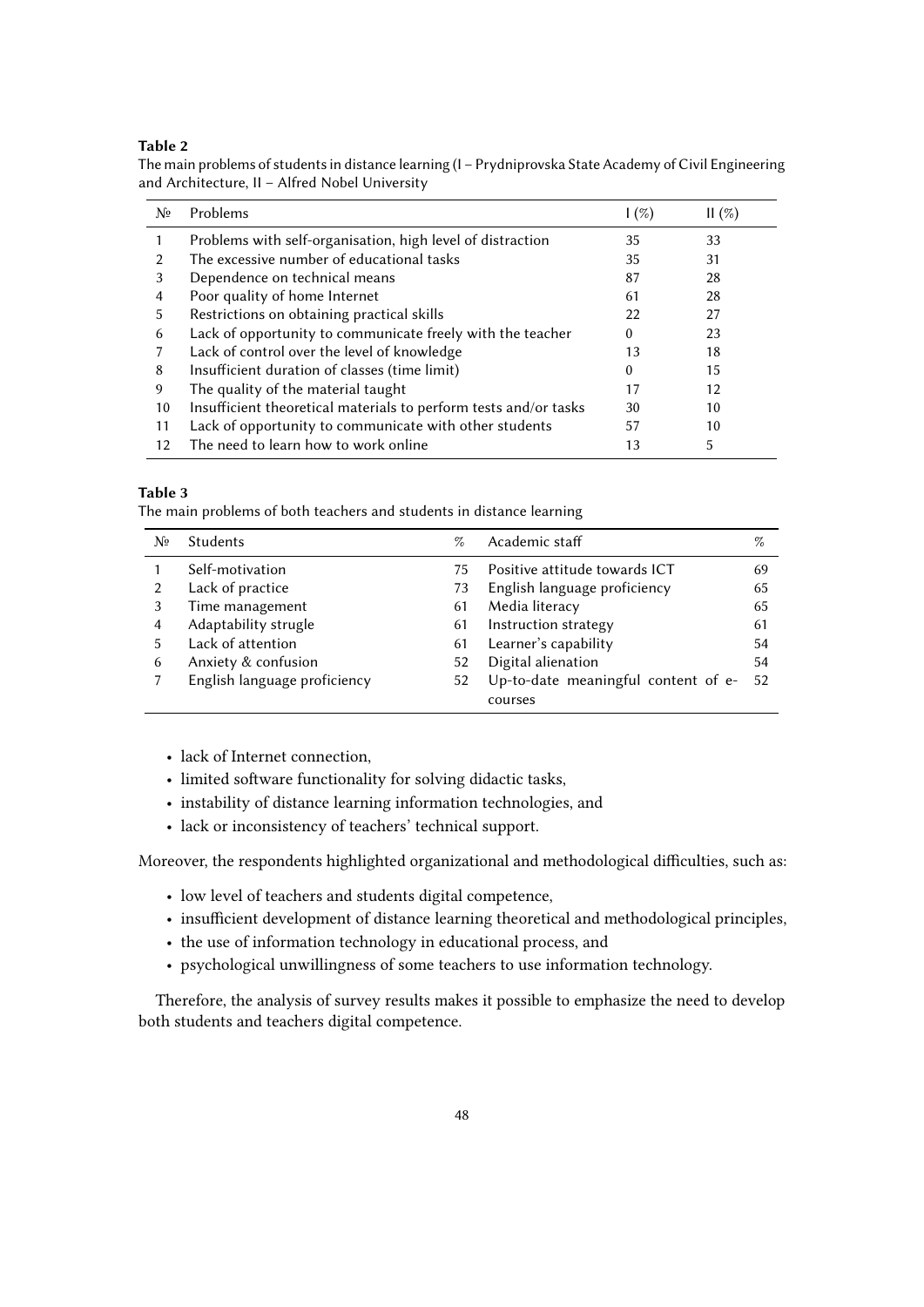#### **4.4. History of MOOC development in Ukraine**

Taking into consideration the importance of social distancing, it is important to consider the experience of using Massive open online courses (MOOC) to develop digital competence. Therefore, the paper outlines the history of MOOC development in Ukraine.

The first MOOC was created at Taras Shevchenko National University of Kyiv "University Online" in 2013. The first MOOC was created on brand management by Ivan Primachenko (9000 participants) [\[11\]](#page-13-1).

In 2014, platforms for online courses EdEra (developers: Ilia Filipov, Artem Ilchuk, Olga Filipova) and Prometheus (developers: Ivan Prymachenko, Oleksii Molchanovskyi) were created. Currently, 70+ courses are available on EdEra, and 200+ courses are available on Prometheus, which have already been completed by more than 1.5 million people who received 800,000 certificates.

2016 is characterized by the implementation of blended education pilot programs in the National Technical University of Ukraine "Igor Sikorsky Kyiv Polytechnic Institute", Lviv National University named after Ivan Franko, National University "Lviv Polytechnic" and the Ukrainian Catholic University: introduction of courses from Prometheus to full-time study [\[20\]](#page-13-10).

However, it should be noted that the first prototypes of MOOC in Ukraine were courses "Fundamentals of Distance Learning" (1999, 50 students), "Practical Distance Learning Course" (2000–2001, 60 students) developed by Volodymyr M. Kukharenko [\[21\]](#page-13-11).

Currently, there are a lot of Ukrainian-language online courses for teachers, namely: "Technology of distance course development-2021" [\[12\]](#page-13-2), "The expertise of distance course-2021" [\[22\]](#page-14-0) at National Technical University "Kharkiv Polytechnic Institute"; "Cloud technologies in distance learning in quarantine" [\[23\]](#page-14-1) at Zhytomyr Polytechnic State University and others [\[17\]](#page-13-7).

2020 was a very fruitful year for MOOC development. Thus, EdEra platform [\[24\]](#page-14-2) has a number of courses on distance learning and the use of distance learning ICT in quarantine. The courses are developed for school teachers, teachers of vocational education institutions, teachers and employees of HEIs' administration:

- online course on distance learning for teachers and school leaders [\[25\]](#page-14-3) (August 2020);
- online course on distance learning for teachers and the principals of vocational education institutions [\[26\]](#page-14-4) (August 2020);
- "Take it and do it" Blended and distance learning [\[27\]](#page-14-5) (November 2020);
- #blend it: We master blended learning [\[28\]](#page-14-6) (January 2021).

At the beginning of the quarantine, the Ministry of Education and Science of Ukraine developed a project "Diia. Digital Education" [\[29\]](#page-14-7). It introduced a lot of series for teachers, which are also aimed at digital competence development:

- educational series "Quarantine: online services for teachers" [\[30\]](#page-14-8);
- teachers' digital skills [\[31\]](#page-14-9);
- interactive learning: tools and technologies for interesting lessons [\[32\]](#page-14-10);
- training for coaches [\[33\]](#page-14-11).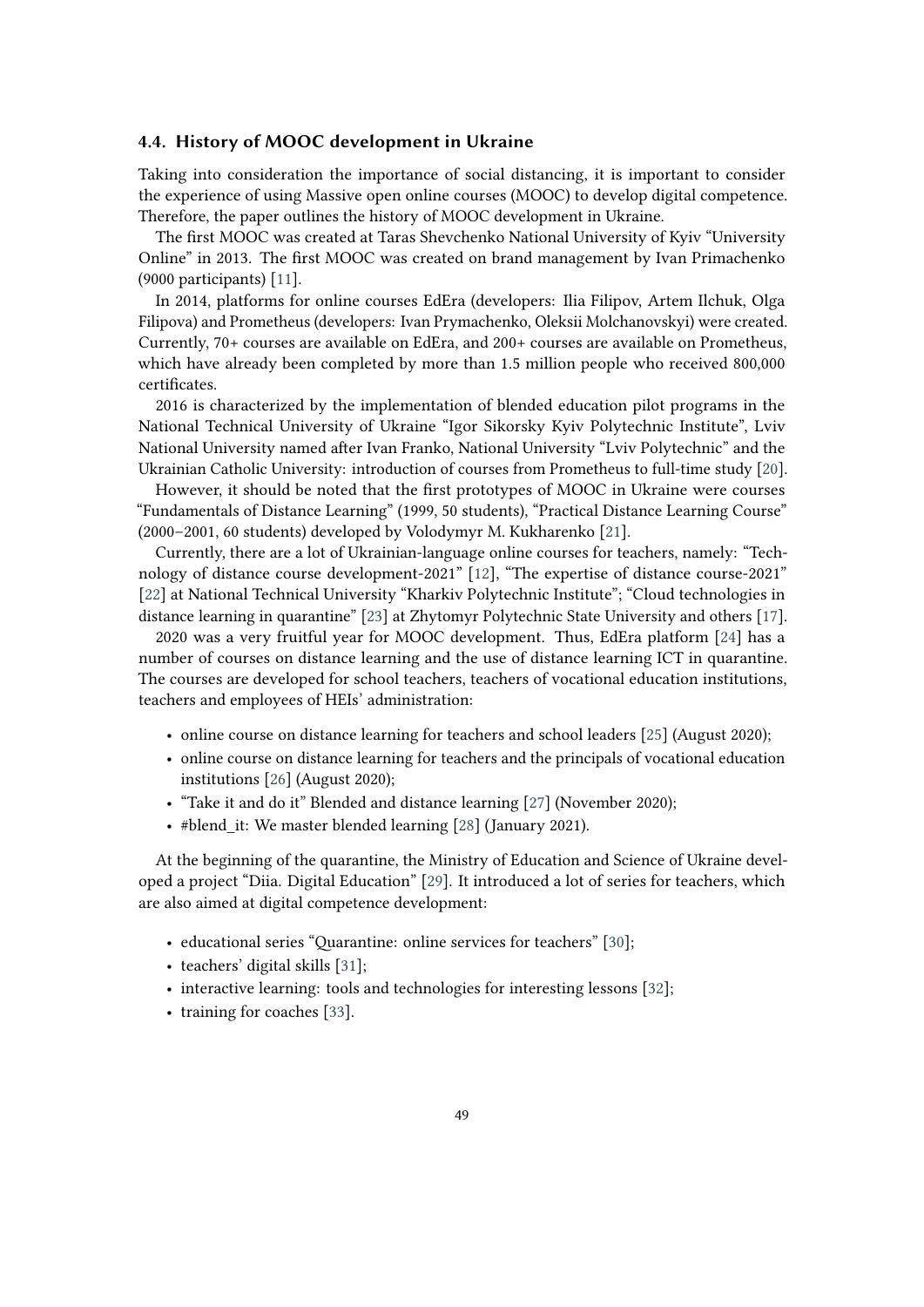However, these courses are mostly for HEIs pedagogical staff. Thus, such courses development is a perspective direction for further research. However, the development of such courses is needed for HEIs managers. Although statistics show that such courses (for heads of departments, deans, etc.) are not popular (table [4\)](#page-9-0) and, as a result, distance learning process in most educational institutions is unmanageable [\[11\]](#page-13-1). Therefore, special attention should be given to this issue.

# Course statistics for heads of departments, deans, etc.

<span id="page-9-0"></span>**Table 4**

| Course                                   | Registered | Studied | Completed |
|------------------------------------------|------------|---------|-----------|
| Basics of distance learning              | 1652       | 363     | 65        |
| Distance course development technologies | 1368       | 488     | 194       |
| <b>Blended learning</b>                  | 396        | 125     | 52        |
| Tutors' workshop                         | 210        | 53      | 24        |
| Content curator                          | 460        | 213     | 85        |
| Distance learning for managers           | 131        | 30      | 14        |

The experience of the European Union can be used to solve the issue of distance learning implementation, namely: Open University (United Kingdom) [\[34\]](#page-14-12), National University of Distance Education (Universidad Nacional de Educación a Distancia) (Spain) [\[35\]](#page-14-13), National Center for Distance Education (Center national d'enseignement à distance (CNED)) (France) [\[36\]](#page-14-14) etc.

Thus, the aim of CNED lies in the maximum implementation of distance education and presupposes establishing courses for learners from kindergarten to HEIs. Moreover, it provides vocational education, inclusive education, elective courses, summer courses, HEIs admission courses. What is more, it proposes certified training sessions; exams preparation for replacement positions, educational institutions consultation, adaptation of existing courses for a specific customer; training in the fields of culture, art, sports, medicine, etc.

Another way to improve distance learning implementation is to ensure the appropriate level of IT infrastructure.

#### **4.5. Determining qualitative changes in distance learning organization**

To identify the changes in distance learning organization in 2020–2021 academic year compared to 2019–2020 academic year we conducted a survey among the students of the Faculty of Physics and Mathematics of Kryvyi Rih State Pedagogical University. The survey included the following questions:

1. *How did distance learning organization change in 2020-2021 academic year compared to 2019-2020 academic year?* (the results are presented in the figure [5\)](#page-10-0).

2. *Has teachers' digital competence in 2020-2021 compared to 2019-2020 academic year changed?* (the results are presented in the figure [6\)](#page-10-1).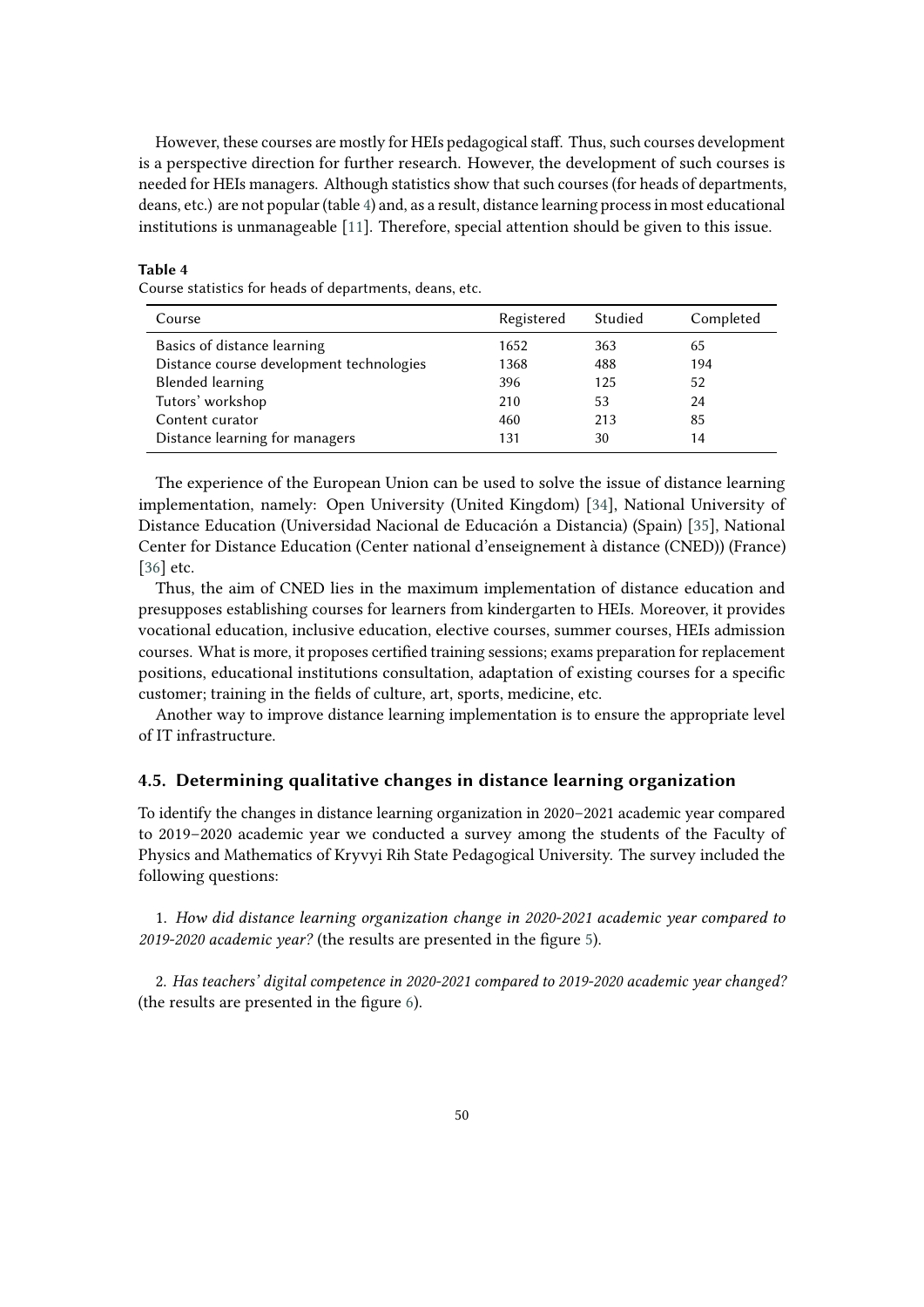

<span id="page-10-0"></span>**Figure 5:** Changing the distance learning organisation.

<span id="page-10-1"></span>**Figure 6:** Changing the teachers' digital competence.

3. *Choose the factors which are important to facilitate distance learning process?* (the results are presented in the figure [7\)](#page-10-2).



<span id="page-10-2"></span>**Figure 7:** Important factors for facilitating distance learning.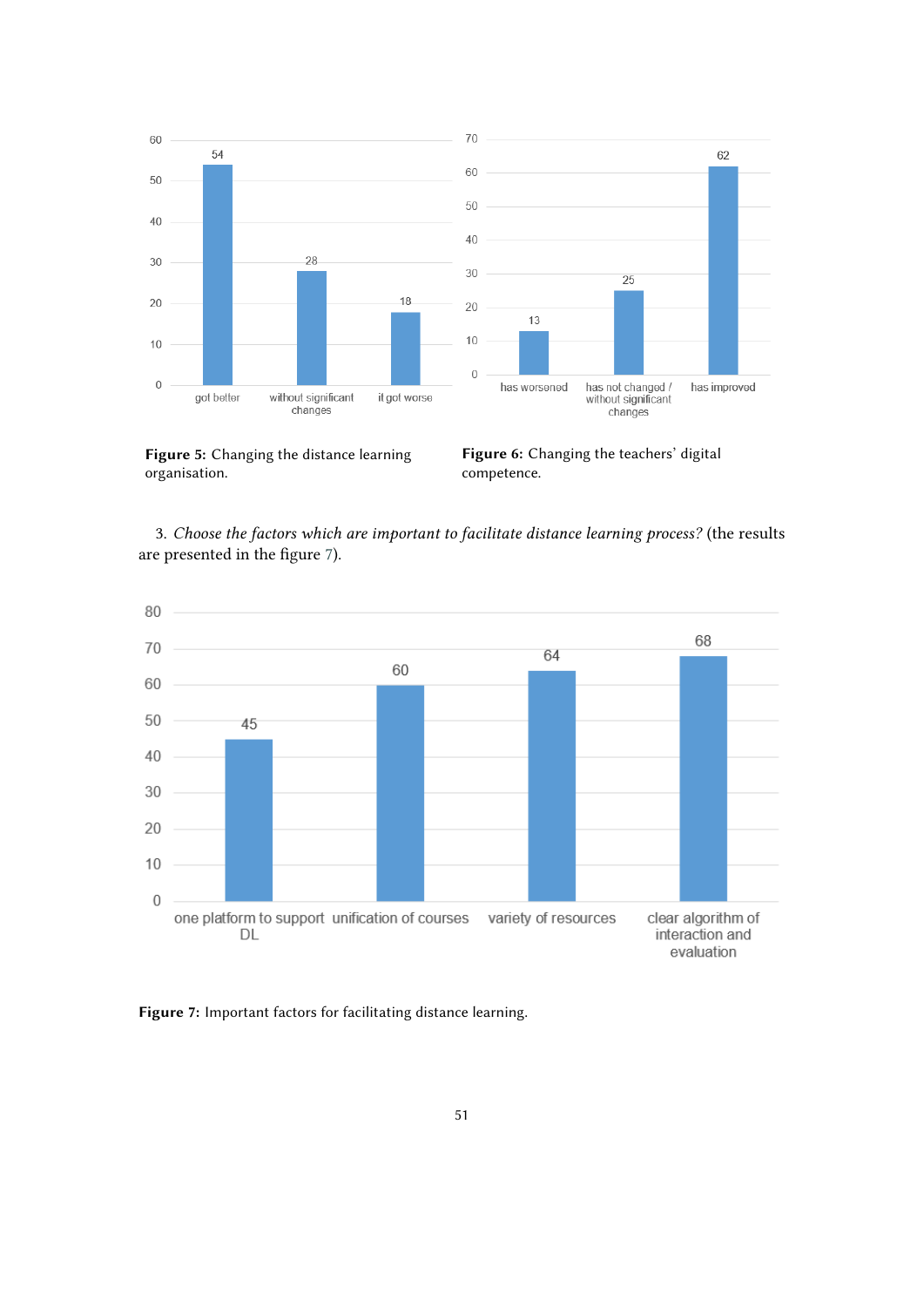4. *What form of education would you prefer?* (the results are presented in the figure [8\)](#page-11-0).





- 5. *Your comment about distance learning.*
- It's interesting to cite the students' answers:

<span id="page-11-0"></span>*It got better, as teachers supported learning through Moodle LMS system throughout the course. They introduced the main tasks to be done and set the deadlines.*

*All teachers use one platform, which allows you to navigate faster.*

*A variety of resources facilitate the understanding of the material. The use of MOOC by teachers helps to master the course at a significantly higher level as you understand that this is a course that is studied all over the world, and your results meet world standards.*

# **5. Conclusions**

The COVID-19 quarantine restrictions have become a catalyst for the use of distance learning technologies in all educational institutions and a litmus test to identify the problems associated with it. Despite HEIs high self-assessment on computer software stated in the reports of the National Agency for Quality Assurance in Higher Education [\[18\]](#page-13-8), there are a lot of problems related to distance learning. Thus among the main problems teachers and students emphasize hardware / software inconsistencies and technical problems with the Internet.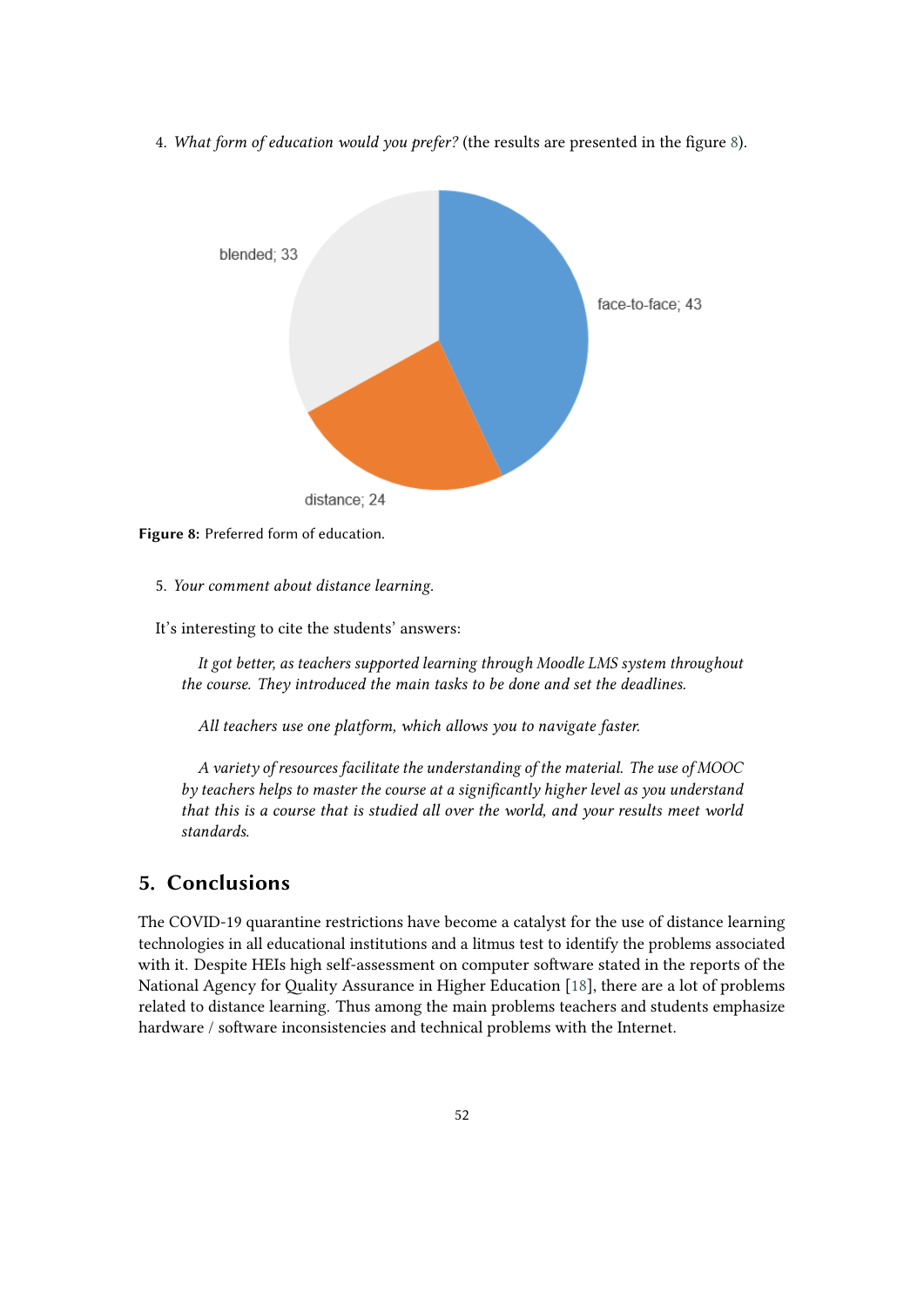In addition, they highlight the importance of developing both teachers and students digital competence. It may be facilitated by the MOOC, the significance of which is highly appreciated by both non-governmental organization and the Ministry of Education and Science of Ukraine. Due to their cooperation a number of courses have already been developed both for training and for determining the level of digital literacy.

The other problems, namely problems with self-organization, high level of distraction, restrictions on obtaining practical skills, lack of opportunity to communicate freely with the teacher, lack of control over the level of knowledge, insufficient theoretical materials to perform tests and / or tasks, can be solved through blended learning.

The results of a survey conducted to identify changes in distance learning organization in 2020–2021 academic year compared to 2019–2020 academic year prove a better distance learning organization which became possible thank to by higher level of teachers' digital competence, the use of one platform within the educational institution and the use of a variety of resources, including MOOC.

# **References**

- <span id="page-12-0"></span>[1] Transforming our world: the 2030 Agenda for Sustainable Development, 2020. URL: [https://sdgs.un.org/2030agenda.](https://sdgs.un.org/2030agenda)
- <span id="page-12-1"></span>[2] A. V. Tokarieva, N. P. Volkova, Y. V. Degtyariova, O. I. Bobyr, E-learning in the presentday context: from the experience of foreign languages department, PSACEA, Journal of Physics: Conference Series 1840 (2021) 012049. doi:[10.1088/1742- 6596/1840/1/012049](http://dx.doi.org/10.1088/1742-6596/1840/1/012049).
- <span id="page-12-2"></span>[3] H. I. Falfushynska, B. B. Buyak, H. V. Tereshchuk, G. M. Torbin, M. M. Kasianchuk, Strengthening of e-learning at the leading Ukrainian pedagogical universities in the time of COVID-19 pandemic, CEUR Workshop Proceedings 2879 (2020) 261–273. URL: [http://ceur-ws.org/Vol-2879/paper13.pdf.](http://ceur-ws.org/Vol-2879/paper13.pdf)
- <span id="page-12-3"></span>[4] L. Bakhmat, O. Babakina, Y. Belmaz, Assessing online education during the COVID-19 pandemic: a survey of lecturers in Ukraine, Journal of Physics: Conference Series 1840 (2021) 012050. doi:[10.1088/1742- 6596/1840/1/012050](http://dx.doi.org/10.1088/1742-6596/1840/1/012050).
- <span id="page-12-4"></span>[5] I. Mintii, O. Bondarenko, S. Shokaliuk, K. Polhun, M. Mintii, Analysis of the use of LCMS Moodle in the educational process of KrSPU, Educational Dimension (2020) 368–383. doi:[10.31812/educdim.v55i0.43660](http://dx.doi.org/10.31812/educdim.v55i0.43660).
- <span id="page-12-5"></span>[6] I. Mintii, Using Learning Content Management System Moodle in Kryvyi Rih State Pedagogical University educational process, CEUR Workshop Proceedings 2643 (2020) 293–305. URL: [http://ceur-ws.org/Vol-2643/paper17.pdf.](http://ceur-ws.org/Vol-2643/paper17.pdf)
- <span id="page-12-6"></span>[7] T. A. Vakaliuk, O. M. Spirin, N. M. Lobanchykova, L. A. Martseva, I. V. Novitska, V. V. Kontsedailo, Features of distance learning of cloud technologies for the organization educational process in quarantine, Journal of Physics: Conference Series 1840 (2021) 012051. doi:10.1088/1742-6596/1840/1/012051.
- <span id="page-12-7"></span>[8] S. Sharov, A. Pavlenko, T. Sharova, O. Chorna, Analysis of Developers of Online Courses on Ukrainian Platforms of MOOC, Int. J. Emerg. Technol. Learn. (2021) 201–213.
- <span id="page-12-8"></span>[9] L. Y. Sultanova, O. P. Tsiuniak, L. O. Milto, M. O. Zheludenko, L. M. Lyktei, L. M. Petrenko, A. D. Uchitel, The potential of Google Classroom web service for lecturers of higher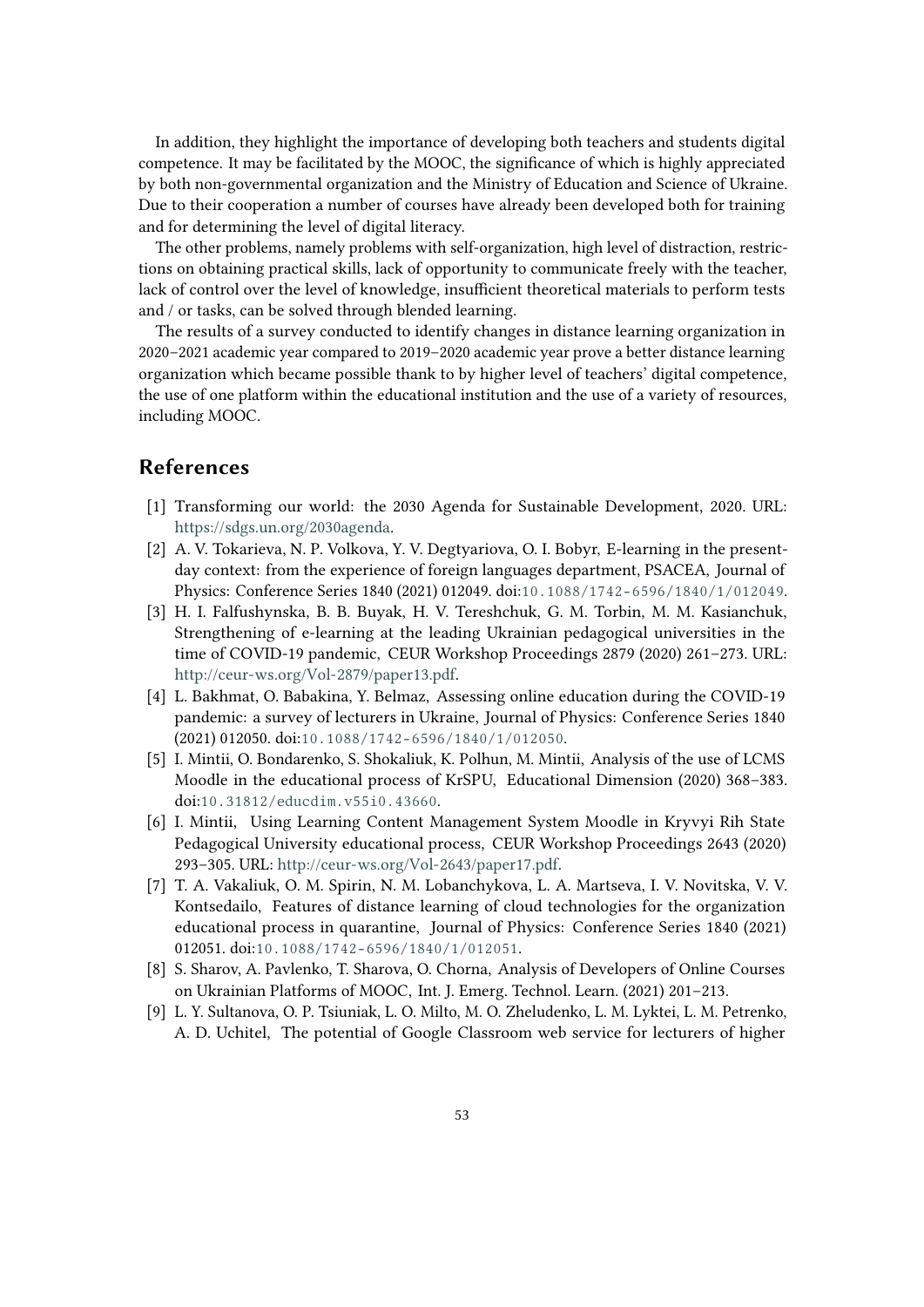educational establishments under pandemic conditions, CEUR Workshop Proceedings 2879 (2020) 346–365. URL: [http://ceur-ws.org/Vol-2879/paper19.pdf.](http://ceur-ws.org/Vol-2879/paper19.pdf)

- <span id="page-13-0"></span>[10] A. F. Tarasov, I. A. Getman, S. S. Turlakova, I. I. Stashkevych, S. M. Kozmenko, Methodical aspects of preparation of educational content on the basis of distance education platforms, CEUR Workshop Proceedings 2643 (2020) 161–173. URL: [http://ceur-ws.org/Vol-2643/](http://ceur-ws.org/Vol-2643/paper08.pdf) [paper08.pdf.](http://ceur-ws.org/Vol-2643/paper08.pdf)
- <span id="page-13-1"></span>[11] V. M. Kukharenko, V. V. Bondarenko (Eds.), Ekstrene dystantsiine navchannia v Ukraini (Emergency distance learning in Ukraine), Miska drukarnia, Kharkiv, 2020.
- <span id="page-13-2"></span>[12] Pro stvorennia Ukrainskoho tsentru dystantsiinoi osvity: nakaz Ministerstva osvity i nauky Ukrainy vid 07.07.2000 No. 293 (On the Establishment of the Ukrainian Centre for Distance Education: Order of the Ministry of Education and Science of Ukraine of 07.07.2000 No. 293), 2000. URL: [https://osvita.ua/legislation/Dist\\_osv/3137/.](https://osvita.ua/legislation/Dist_osv/3137/)
- <span id="page-13-3"></span>[13] Kontseptsiia rozvytku dystantsiinoi osvity v Ukraini: postanova Ministerstva osvity i nauky Ukrainy vid 20.12.2000 (Concept of Distance Education Development in Ukraine: Decision of the Ministry of Education and Science of Ukraine of 20.12.2000), 2000. URL: [http://www.osvita.org.ua/distance/%20pravo/00.html.](http://www.osvita.org.ua/distance/%20pravo/00.html)
- <span id="page-13-4"></span>[14] Pro zatverdzhennia Polozhennia pro dystantsiine navchannia: nakaz Ministerstva osvity i nauky Ukrainy vid 21.01.2004 No. 40 (On Approval of the Regulation on Distance Learning: Order of the Ministry of Education and Science of Ukraine of 21.01.2004 No. 40), 2004. URL: [https://zakon.rada.gov.ua/laws/show/z0464-04#Text.](https://zakon.rada.gov.ua/laws/show/z0464-04#Text)
- <span id="page-13-5"></span>[15] Pro zatverdzhennia Polozhennia pro dystantsiine navchannia: nakaz Ministerstva osvity i nauky Ukrainy vid 25.04.2013 No. 466 (On Approval of the Regulation on Distance Learning: Order of the Ministry of Education and Science of Ukraine of 25.04.2013 No. 466), 2013. URL: [https://zakon.rada.gov.ua/laws/show/z0703-13#Text.](https://zakon.rada.gov.ua/laws/show/z0703-13#Text)
- <span id="page-13-6"></span>[16] Deiaki pytannia orhanizatsii dystantsiinoho navchannia: nakaz Ministerstva osvity i nauky Ukrainy vid 08.09.2020 roku No. 1115 (Some issues of the organization of distance learning: the decree of the Ministry of Education and Science of Ukraine from 08.09.2020 No. 1115), 2020. URL: [https://zakon.rada.gov.ua/laws/show/z0566-11#Text.](https://zakon.rada.gov.ua/laws/show/z0566-11#Text)
- <span id="page-13-7"></span>[17] I. Mintii, S. Shokaliuk, S. Lytvynova, O. Pinchuk, The design of electronic educational courses on the basis of a typical Moodle course, Bulletin of Postgraduate education (Educational Sciences Series) 43 (2020) 66–84.
- <span id="page-13-8"></span>[18] S. Kvit, O. Yeremenko (Eds.), Richnyi zvit Natsionalnoho ahentstva iz zabezpechennia yakosti vyshchoi osvity (Annual report of the National Agency for Quality Assurance in Higher Education), Natsionalne ahentstvo iz zabezpechennia yakosti vyshchoi osvity, Kyiv, 2021.
- <span id="page-13-9"></span>[19] S. Dutta, B. Lanvin, The Network Readiness Index 2020, 2020. URL: [https://networkreadinessindex.org/wp-content/uploads/2020/10/](https://networkreadinessindex.org/wp-content/uploads/2020/10/NRI-2020-Final-Report-October2020.pdf) [NRI-2020-Final-Report-October2020.pdf.](https://networkreadinessindex.org/wp-content/uploads/2020/10/NRI-2020-Final-Report-October2020.pdf)
- <span id="page-13-10"></span>[20] A. Syzenko, The Rise of MOOCs: Disrupting Higher Education in Ukraine, in: J. Beseda (Ed.), DisCo 2016: Towards open education and information society, Centre for Higher Education Studies, 2016, p. 204–213.
- <span id="page-13-11"></span>[21] V. M. Kukharenko, Methodological complex of distance learning, Information Technologies and Learning Tools 3 (1). URL: [https://journal.iitta.gov.ua/index.php/itlt/article/view/266.](https://journal.iitta.gov.ua/index.php/itlt/article/view/266) doi:[10.33407/itlt.v3i2.266](http://dx.doi.org/10.33407/itlt.v3i2.266).